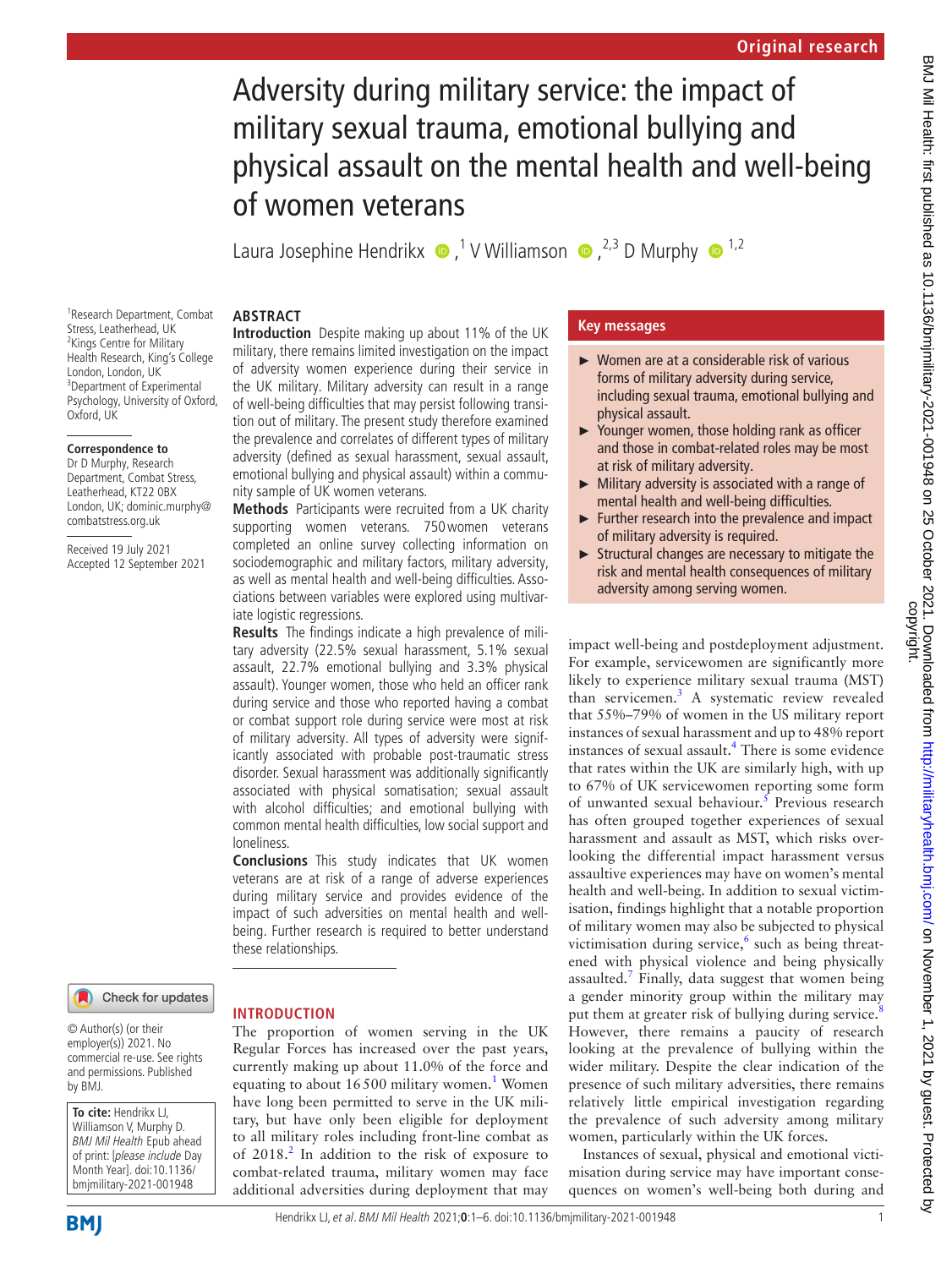after service. For example, military sexual assault can result in a range of long-term mental health, physical health, and functional difficulties including depression, post-traumatic stress disorder (PTSD), chronic pain and substance abuse.<sup>3</sup> Sexual harassment is similarly associated with poorer physical and mental well-being.<sup>9</sup> Evidence suggests that military physical victimisation may result in poorer well-being and greater adjustment difficulties, and that such difficulties may be exacerbated when compounded by  $MST^6$ . Finally, bullying can lead to a range of psychological difficulties, including anxiety, PTSD symptoms and even suicide.<sup>8</sup> Still, there remains a limited number of studies investigating the impact of military adversities on military women. Such research is highly relevant as women appear at greater risk of military victimisation, and the impact of such experiences may compound difficulties resulting from military role-related experiences and traumas.

As such, the present study aims to investigate the prevalence of military adversity in terms of sexual harassment, sexual assault, emotional bullying and physical assault within a communitysample of UK women veterans. The present paper focuses specifically on instances of sexual, physical and emotional victimisation as these are most often referenced in the abuse literature. It further aims to identify sociodemographic and military factors associated with military adversity, as well as factors associated with mental health and well-being difficulties.

#### **METHODS**

#### **Participants and recruitment**

The sample was recruited from a charity dedicated to supporting UK women veterans. Participants were identified as eligible for the study if they (1) were a woman veteran, (2) provided the charity with consent to be contacted for research purposes and (3) provided an email address to be contacted on. A total of 1911women veterans were identified as eligible, of whom 231 were excluded due to an invalid email address. Of the final sample of 1680 participants, 750 (44.6%) provided consent and completed the online survey.

#### **Procedure**

Participants were sent an email inviting them to take part in the study, which included a link to the online survey. The survey was created and distributed using SurveyMonkey. Participants were informed of the aim of the study and were instructed to select a response indicating consent if they wished to take part. Participants were emailed a total of four times over a six-week period, and all data were collected between August and October 2020.

#### **Materials**

The online survey consisted of four main sections, namely sociodemographic factors, military factors, military adversity, and mental health and well-being questionnaires. Participants first provided sociodemographic information, including current age, employment status, relationship status and sexuality. They then provided military-related information, including reason for leaving military, service length, last rank during service and role held during service. Next, participants indicated whether (or not) they experienced different types of adversity during military service, including sexual harassment, sexual assault, emotional bullying and physical assault.

Finally, participants completed a range of mental health and well-being questionnaires. The General Health Questionnaire 12 is a 12-item measure of common mental health difficulties (CMD) (ie, anxiety and depression), with a cut-off score of 4.<sup>[10](#page-5-6)</sup> The PTSD Checklist for Diagnostic and Statistical Manual of

<span id="page-1-0"></span>

|                             | Table 1 Demographic and military characteristics |                |  |
|-----------------------------|--------------------------------------------------|----------------|--|
| Age group                   |                                                  |                |  |
| $20 - 50$                   |                                                  | 46/740 (6.2)   |  |
| $51 - 60$                   |                                                  | 231/740 (31.2) |  |
| $61 - 70$                   |                                                  | 281/740 (38.0) |  |
| $70+$                       |                                                  | 182/740 (24.6) |  |
| <b>Employment status</b>    |                                                  |                |  |
| Working or retired          |                                                  | 628/693 (90.6) |  |
| Not working                 |                                                  | 65/693 (9.4)   |  |
| <b>Relationship status</b>  |                                                  |                |  |
| In a relationship           |                                                  | 434/684 (63.5) |  |
| Not in a relationship       |                                                  | 250/684 (36.5) |  |
| Sexuality                   |                                                  |                |  |
| Heterosexual                |                                                  | 415/549 (75.6) |  |
| $IGRT +$                    |                                                  | 134/549 (24.4) |  |
| Reason for leaving military |                                                  |                |  |
| Voluntary                   |                                                  | 487/661 (73.7) |  |
| Non-voluntary               |                                                  | 174/661 (26.3) |  |
| Early service leaver        |                                                  |                |  |
| No                          |                                                  | 503/663 (75.9) |  |
| Yes                         |                                                  | 160/663 (24.1) |  |
| Last rank                   |                                                  |                |  |
| Officer                     |                                                  | 129/677 (19.1) |  |
| Other ranks                 |                                                  | 548/677 (80.9) |  |
| Reported role in service    |                                                  |                |  |
|                             | Combat/combat support                            | 130/678 (19.2) |  |
| Non-combat                  |                                                  | 548/678 (80.8) |  |
| Military adversity          |                                                  |                |  |
| Sexual harassment           |                                                  | 169/750 (22.5) |  |
| Sexual assault              |                                                  | 38/750 (5.1)   |  |
| <b>Emotional bullying</b>   |                                                  | 170/750 (22.7) |  |
| Physical assault            |                                                  | 25/750 (3.3)   |  |

Frequencies may not add up to N=750 due to missing values. LGBT+, Lesbian, Gay, Bisexual, Transgender, +.

Mental Disorders (DSM-5) is a 20-item measure of probable  $PTSD$ ,<sup>[11](#page-5-7)</sup> with a cut-off score of 34 previously indicated among veteran samples[.12](#page-5-8) The Patient Health Questionnaire 15 is a 15-item measure of somatisation, with a cut-off score of 15.[13](#page-5-9) The Alcohol Use Disorders Identification Test is a 10-item measure of alcohol use, with a cut-off score of 8 to identify harmful use.<sup>[14](#page-5-10)</sup> The Oslo Social Support Scale 3 is a three-item measure of perceived social support, with a cut-off of 3 to identify low support[.15](#page-5-11) The Revised University of California Los Angeles (R-UCLA) Loneliness Scale is a three-item measure of loneliness, with a cut-off score of  $6<sup>16</sup>$ . These questionnaires were selected following a review of existing research investigating the mental health needs of UK veterans.

# **Data analysis**

Multivariate logistic regressions were conducted to explore the associations of sociodemographic and military factors with each type of military adversity, adjusting for all included variables. Finally, multivariate logistic regressions were conducted to explore the associations of psychological, physical health and well-being difficulties with military adversity, adjusting for sociodemographic and military factors associated with military adversity.

All analyses were conducted using STATA V.13.0. No missing data on questionnaire items were identified. Where measures were entirely missing, these cases were excluded from analyses.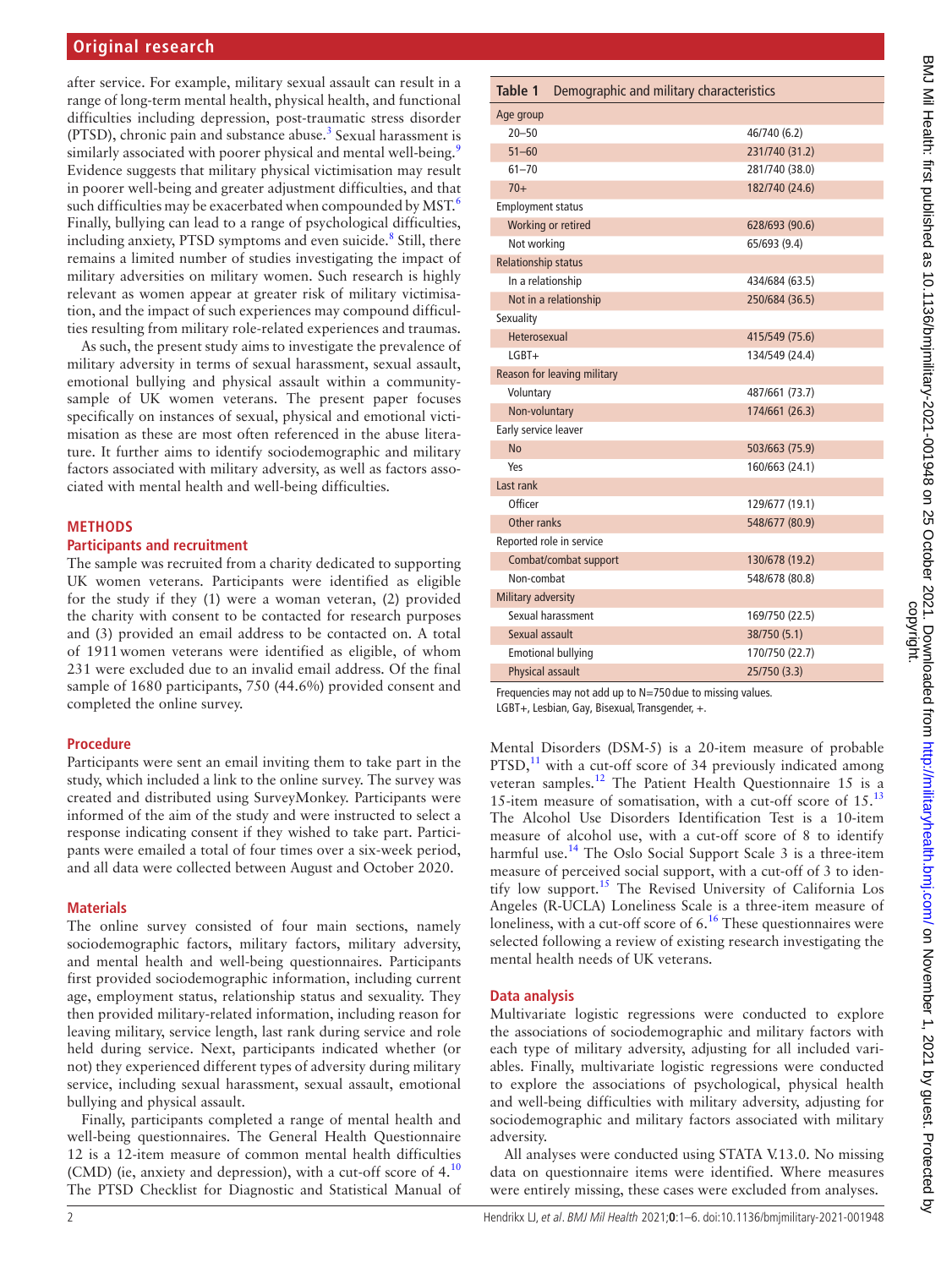<span id="page-2-0"></span>

| Associations between demographic characteristics and military-related adversity<br>Table 2 |                           |                         |                            |                       |  |
|--------------------------------------------------------------------------------------------|---------------------------|-------------------------|----------------------------|-----------------------|--|
|                                                                                            | <b>Emotional bullying</b> | <b>Physical assault</b> | Sexual harassment          | Sexual assault        |  |
|                                                                                            | OR (95% CI)               | OR (95% CI)             | OR (95% CI)                | OR (95% CI)           |  |
| Age group                                                                                  |                           |                         |                            |                       |  |
| $20 - 50$                                                                                  | 1.00                      | 1.00                    | 1.00                       | 1.00                  |  |
| $51 - 60$                                                                                  | $0.39$ (0.18 to 0.82)*    | 0.55 (0.16 to 1.83)     | $0.89$ (0.42 to 1.86)      | $0.79$ (0.25 to 2.51) |  |
| $61 - 70$                                                                                  | $0.24$ (0.11 to 0.53)***  | 0.23 (0.05 to 1.05)     | $0.30$ (0.14 to $0.68$ )** | 0.36 (0.09 to 1.40)   |  |
| $70+$                                                                                      | $0.11$ (0.04 to 0.29)***  | n/a                     | 0.21 (0.08 to 0.56)**      | $0.10$ (0.01 to 1.05) |  |
| <b>Employment status</b>                                                                   |                           |                         |                            |                       |  |
| Working or retired                                                                         | 1.00                      | 1.00                    | 1.00                       | 1.00                  |  |
| Not working                                                                                | 2.73 (1.43 to 5.22)**     | 3.31 (1.10 to 9.98)*    | 0.94 (0.46 to 1.90)        | 2.00 (0.70 to 5.69)   |  |
| <b>Relationship status</b>                                                                 |                           |                         |                            |                       |  |
| In a relationship                                                                          | 1.00                      | 1.00                    | 1.00                       | 1.00                  |  |
| Not in a relationship                                                                      | 0.81 (0.51 to 1.29)       | 0.74 (0.25 to 2.24)     | 0.99 (0.62 to 1.59)        | 1.92 (0.84 to 4.40)   |  |
| Sexuality                                                                                  |                           |                         |                            |                       |  |
| Heterosexual                                                                               | 1.00                      | 1.00                    | 1.00                       | 1.00                  |  |
| $LGBT+$                                                                                    | 0.89 (0.54 to 1.46)       | 1.81 (0.68 to 4.78)     | 1.36 (0.84 to 2.21)        | 1.80 (0.79 to 4.13)   |  |
| Reason for leaving military                                                                |                           |                         |                            |                       |  |
| Voluntary                                                                                  | 1.00                      | 1.00                    | 1.00                       | 1.00                  |  |
| Non-voluntary                                                                              | 1.02 (0.63 to 1.64)       | 0.78 (0.26 to 2.34)     | 0.79 (0.48 to 1.30)        | $0.54$ (0.19 to 1.51) |  |
| Early service leaver                                                                       |                           |                         |                            |                       |  |
| <b>No</b>                                                                                  | 1.00                      | 1.00                    | 1.00                       | 1.00                  |  |
| Yes                                                                                        | 1.06 (0.62 to 1.83)       | 0.99 (0.25 to 3.86)     | 0.91 (0.51 to 1.62)        | 0.82 (0.25 to 2.64)   |  |
| Last rank                                                                                  |                           |                         |                            |                       |  |
| Officer                                                                                    | 1.00                      | 1.00                    | 1.00                       | 1.00                  |  |
| Other ranks                                                                                | $0.54$ (0.32 to 0.92)*    | 1.10 (0.29 to 4.15)     | 0.40 (0.24 to $0.68$ )**   | 1.02 (0.35 to 2.93)   |  |
| Reported role in service                                                                   |                           |                         |                            |                       |  |
| Non-combat                                                                                 | 1.00                      | 1.00                    | 1.00                       | 1.00                  |  |
| Combat/combat support                                                                      | 1.49 (0.89 to 2.48)       | 1.66 (0.58 to 4.73)     | 1.81 (1.09 to 2.99)*       | 1.79 (0.73 to 4.36)   |  |

Logistics regression model adjusted for variables in the table.

\*P<0.05, \*\*P<0.01, \*\*\*P<0.001.

LGBT+, Lesbian, Gay, Bisexual, Transgender, +; n/a, excluded from analysis.

#### **RESULTS**

#### **Sample description**

The characteristics of the sample are described in [Table](#page-1-0) 1. Majority of the sample were aged 61 and older (63.6%), were working or retired (90.6%), were heterosexual (75.6%) and were in a current relationship (63.5%). Majority of the sample reported holding a lower rank during military service (80.9%), staying in the military for more than four years (ie, not an *'early service leaver'*; 75.9%) and voluntarily ending service (73.7%). In terms of military adversity, 22.5% reported sexual harassment, 5.1% reported sexual assault, 22.7% reported emotional bullying and 3.3% reported physical assault.

#### **Sociodemographic and military factors associated with military adversity**

The associations of sociodemographic and military factors with military adversities are described in [Table](#page-2-0) 2. After adjusting for all sociodemographic and military factors, emotional bullying was associated with being 50 years or younger, not working and holding an officer rank during military service. Physical assault was associated with not working. Sexual harassment was associated with being 50 years or younger, holding an officer rank during military service and reporting combat/combat support role. Sexual assault was not associated with any sociodemographic and military factors.

#### **Impact of military adversity on mental health and well-being**

The associations of mental health, physical health and wellbeing difficulties with military adversities, while controlling for age, employment, military rank and reported military role, are described in Tables [3 and 4](#page-3-0). Emotional bullying was associated with meeting the criteria for PTSD (OR: 2.06, p=0.017, 95% CI 1.14 to 3.75), CMD (OR: 1.76, p=0.010, 95%CI 1.14 to 2.71), low perceived social support (OR: 2.14, p<0.001, 95%CI 1.41 to 3.25), as well as feelings of loneliness (OR:  $1.75$ ,  $p=0.006$ , 95%CI 1.17 to 2.61). Physical assault was associated with meeting the criteria for PTSD (OR: 4.31, p=0.004, 95%CI 1.61 to 11.55). Sexual harassment was associated with meeting the criteria for PTSD (OR: 2.30, p=0.007, 95%CI 1.25 to 4.21), as well as high physical somatisation (OR: 2.58, p=0.003, 95% CI 1.38 to 4.81). Finally, sexual assault was associated with meeting the criteria for PTSD (OR: 2.73, p=0.026, 95%CI 1.13 to 6.61) and harmful alcohol use (OR: 2.88, p=0.016, 95%CI 1.22 to 6.80).

# **DISCUSSION**

The present study expands the limited available literature on adversities women face during military service. There were three key findings. First, there was a high prevalence of military adversity observed among the community sample of UK women veterans, with 22.5% reporting sexual harassment, 5.1% reporting sexual assault, 22.7% reporting emotional bullying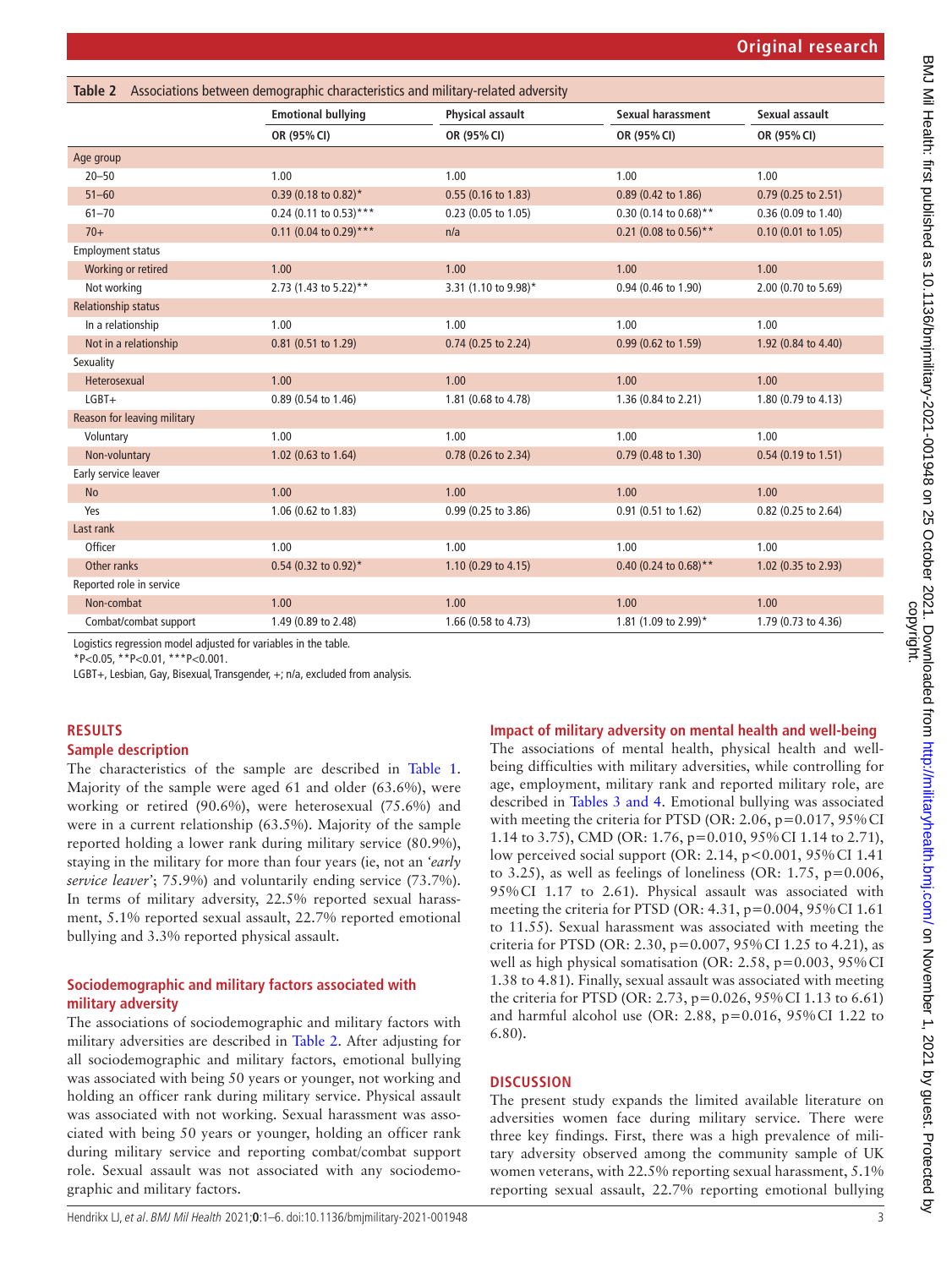<span id="page-3-0"></span>

| Associations between military adversity and health outcomes<br>Table 3 |                           |                         |                       |                      |  |
|------------------------------------------------------------------------|---------------------------|-------------------------|-----------------------|----------------------|--|
|                                                                        | <b>Emotional bullying</b> | <b>Physical assault</b> | Sexual harassment     | Sexual assault       |  |
|                                                                        | OR (95% CI)               | OR (95% CI)             | OR (95% CI)           | OR (95% CI)          |  |
| PTSD (PCL-5)                                                           |                           |                         |                       |                      |  |
| Not case                                                               | 1.00                      | 1.00                    | 1.00                  | 1.00                 |  |
| Case                                                                   | 2.06 (1.14 to 3.75)*      | 4.31 (1.61 to 11.55)**  | 2.30 (1.25 to 4.21)** | 2.73 (1.13 to 6.61)* |  |
| <b>CMD (GHQ-12)</b>                                                    |                           |                         |                       |                      |  |
| Not case                                                               | 1.00                      | 1.00                    | 1.00                  | 1.00                 |  |
| Case                                                                   | 1.76 (1.14 to 2.71)*      | 1.39 (0.57 to 3.36)     | 1.43 (0.93 to 2.22)   | 1.14 (0.54 to 2.42)  |  |
| Physical health (PHQ-15)                                               |                           |                         |                       |                      |  |
| Not case                                                               | 1.00                      | 1.00                    | 1.00                  | 1.00                 |  |
| Case                                                                   | 1.36 (0.71 to 2.59)       | $0.86$ (0.22 to 3.37)   | 2.58 (1.38 to 4.81)** | 1.36 (0.48 to 3.84)  |  |

Logistics regression model adjusted for age, employment status, rank and role.

\*P<0.05, \*\*P<0.01.

CMD, common mental health disorders; GHQ-12, General Health Questionnaire 12; PCL-5, PTSD Checklist for Diagnostic and Statistical Manual of Mental Disorders (DSM-5); PHQ-15, Patient Health Questionnaire 15; PTSD, post-traumatic stress disorder.

and 3.3% reporting physical assault. Second, younger women and those who held a rank as an officer during service were most at risk of emotional bullying and sexual harassment, while those who reported combat-related military roles were most at risk of sexual assault. Third, all forms of military adversity were associated with a greater risk of PTSD. Additional associations between military adversity and mental health and well-being difficulties were found: (1) sexual harassment was associated with a greater risk of physical somatisation; (2) sexual assault was associated with a greater risk of alcohol difficulties; and (3) emotional bullying was associated with a greater risk of CMD, lower social support and loneliness.

# **Sociodemographic and military factors**

Previous research has demonstrated that women veterans in their midlife may be most at risk of experiencing military adver-sity of sexual and physical nature.<sup>[7](#page-5-3)</sup> Replication of such findings in the present study holds important implications as women veterans in their midlife may also be most at risk of negative health outcomes due to such adversity.<sup>[7](#page-5-3)</sup> The present study also replicated previous US studies demonstrating an increased risk of sexual assault among women in combat-related military roles.<sup>[17](#page-5-13)</sup> However, no increased risk of sexual harassment was observed in the present study. There remains a lack of clarity in the present study around the self-reported combat roles as women were not permitted into combat in the UK until 2018. Further investigation is necessary to determine what aspects of *'combat'* roles

may be most predictive of risk of sexual assault, and whether the opportunity for UK women to join combat may leave a greater number of military women at risk of MST. Such research could inform organisational changes and leadership trainings to help mitigate women's risk of MST.

Previous findings suggest a higher incidence of sexual victi-misation among military women in lower power positions.<sup>[18](#page-5-14)</sup> Contrary to this, the present study found that women who held rank as officer were at greater risk of sexual harassment as well as emotional bullying. Two military characteristics that may play a role in the greater risk of victimisation among military women are the existing gender discrepancies and ranked order nature of roles.[8 19](#page-5-4) This suggests that even women holding higher power positions may be at risk of victimisation from their own superiors. Additionally, as women are generally more likely to face perpetration due to their minority gender, $<sup>8</sup>$  $<sup>8</sup>$  $<sup>8</sup>$  it cannot be ruled</sup> out that victimisation of women holding higher ranks may be perpetrated by their own peers as well as those in lower ranks. There remains a need to further investigate the incidence of victimisation of women across power positions and to develop a profile of perpetrators of such victimisation.

# **Health and well-being**

The present study further revealed that all forms of military adversity were associated with PTSD, although the strongest effects were observed among those who reported physical (OR: 4.31) or sexual assault (OR: 2.73). This is in line with previous

| Table 4<br>Associations between military adversity and functioning |                                                                                                                 |                         |                     |                      |  |
|--------------------------------------------------------------------|-----------------------------------------------------------------------------------------------------------------|-------------------------|---------------------|----------------------|--|
|                                                                    | <b>Emotional bullying</b>                                                                                       | <b>Physical assault</b> | Sexual harassment   | Sexual assault       |  |
|                                                                    | OR (95% CI)                                                                                                     | OR (95% CI)             | OR (95% CI)         | OR (95% CI)          |  |
| Alcohol misuse (AUDIT)                                             |                                                                                                                 |                         |                     |                      |  |
| Not case                                                           | 1.00                                                                                                            | 1.00                    | 1.00                | 1.00                 |  |
| Case                                                               | 1.21 (0.66 to 2.23)                                                                                             | 2.63 (0.93 to 7.45)     | 1.39 (0.77 to 2.53) | 2.88 (1.22 to 6.80)* |  |
| Social support (OSS-3)                                             |                                                                                                                 |                         |                     |                      |  |
| High                                                               | 1.00                                                                                                            | 1.00                    | 1.00                | 1.00                 |  |
| Low                                                                | 2.14 (1.41 to 3.25)***                                                                                          | 1.06 (0.44 to 2.56)     | 1.21 (0.79 to 1.86) | 1.29 (0.62 to 2.68)  |  |
| Loneliness (R-UCLA)                                                |                                                                                                                 |                         |                     |                      |  |
| Not case                                                           | 1.00                                                                                                            | 1.00                    | 1.00                | 1.00                 |  |
| Case                                                               | 1.75 (1.17 to 2.61)**                                                                                           | $0.89$ (0.37 to 2.14)   | 1.40 (0.94 to 2.09) | 1.24 (0.61 to 2.51)  |  |
| .                                                                  | the contract of the contract of the contract of the contract of the contract of the contract of the contract of |                         |                     |                      |  |

Logistics regression model adjusted for age, employment status, rank and role.

\*P<0.05, \*\*P<0.01, P<0.001.

AUDIT, Alcohol Use Disorders Identification Test; OSS-3, Oslo Social Support Scale 3; UCLA-R, Revised University of California Los Angeles (R-UCLA) Loneliness Scale.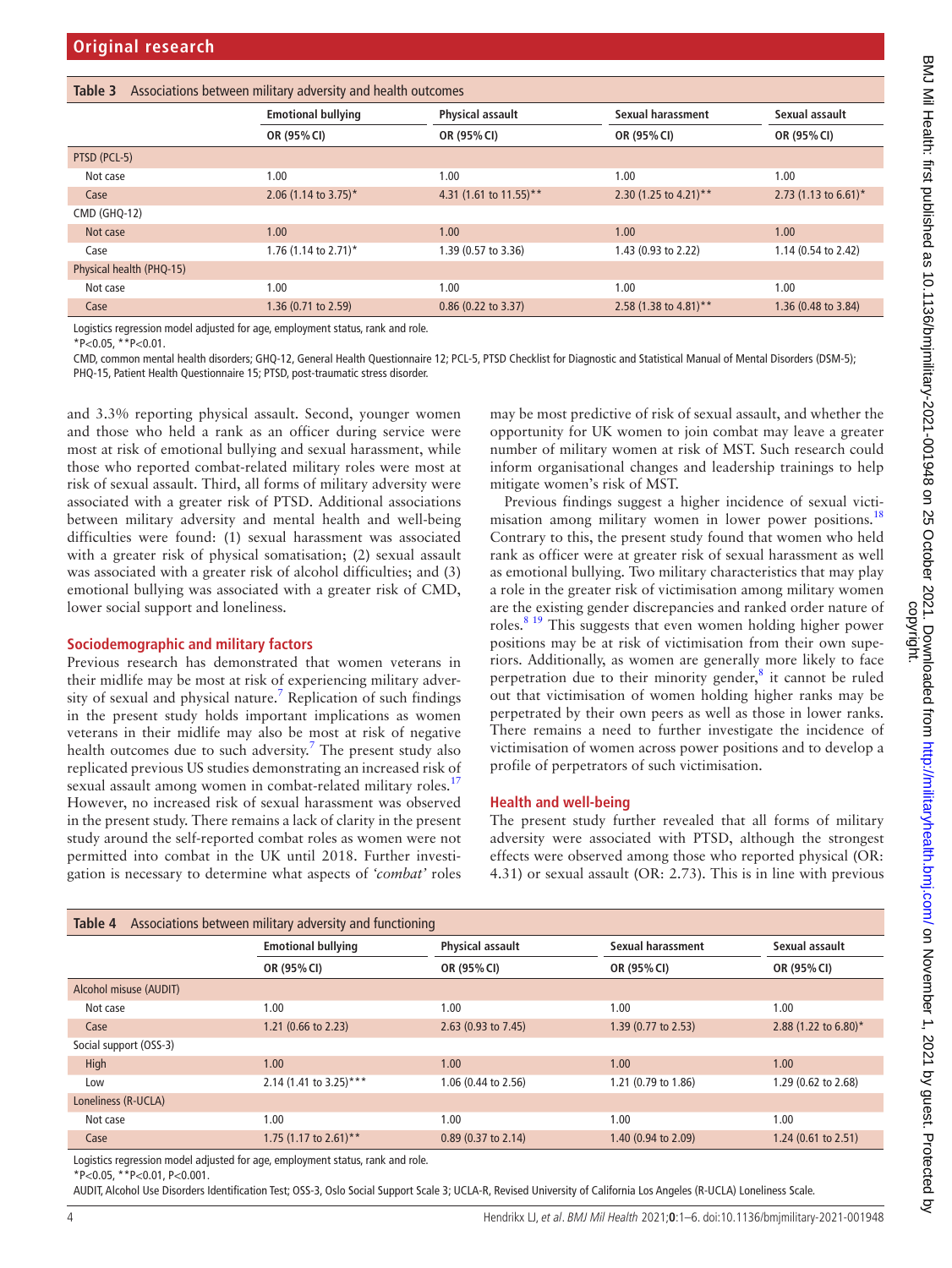BMJ Mil Health: first published as 10.1136/bmjmilitary-2021-001948 on 25 October 2021. Downloaded from http://militaryhealth.bmj.com/ on November 1, 2021 by guest. Protected by<br>copyright. BMJ Mil Health: first published as 10.1136/bmjmilitary-2021-001948 on 25 October 2021. Downloaded from bowloaded from builitary-1021-001948 on 25 October 2021. Downloaded from builitary-2021-001948 on 25 October 2021. Down

evidence that interpersonal traumas, including physical and sexual assault, are most predictive of PTSD development (and that women are most at risk of such types of trauma).<sup>[20](#page-5-15)</sup> Findings of the present study were also in line with previous evidence that MST increases women veteran's risk of alcohol difficulties.<sup>3 21</sup> The current study is one of the first to demonstrate that military sexual harassment can result in physical somatisation. However, it is worth noting that this may relate to previous studies often conceptualising MST as both instances of military sexual assault and harassment. $21$  Further research that considers the two as seperate constructs could provide further insight into the differential impact of sexual assault versus harassment on well-being.

Based on the available literature, the present study provides evidence that UK women veterans experience a higher prevalence of bullying during military service than found in studies in other contexts (eg, 22.7% in the current study vs 12% in mixed gender studies of Norwegian military population). $^{22}$  $^{22}$  $^{22}$ Emotional bullying was found to be significantly associated with an increased risk of PTSD, CMD, lower social support and feelings of isolation. Such findings hold important implications as servicewomen may already face a negative impact on overall health due to lower perceived unit cohesion.<sup>23</sup>  $24$ Furthermore, bullying within military ranks is associated with moral injury, $25$  which has been demonstrated to result in psychological difficulties such as anxiety disorders and suicidal ideation.<sup>[26](#page-5-20)</sup> As women face a greater risk of military bullying,<sup>8</sup> and few studies of military moral injury include women participants, it is important for future studies to consider the lasting impact this can have on their well-being after leaving the military. Such research may wish to investigate whether moral injury may mediate the association between emotional bullying and mental health difficulties.

#### **Limitations and further research**

The present study had several limitations requiring consideration. First, the study relied on self-reported data, and it remains unclear whether prevalence rates identified in the present study were under-reported or over-reported. Future research may wish to enact multiple data sources to compare prevalence across selfreported adversity and, for example, military or medical practitioner reports. However, it is worth noting that such sources may have their own shortcomings, as many women do not report adverse service experiences due to the fear of doing so. $27$  Second, the cross-sectional nature of the study limits the ability to draw any conclusions of causal relationships between military adversity and mental health and well-being difficulties. Interviews may be one helpful avenue to gain further insight into categorising different types of military adversity and understanding their impact on women veterans' mental health and well-being.

There also remain some concerns regarding the sample. Majority of the sample were aged above 60, and it is worth considering whether the findings would generalise to younger samples. Furthermore, the survey had an uptake of 44.6%, and there remains a lack of data to infer whether responders differed from non-responders. It remains relevant to further investigate the generalisability of the present findings, for example, by employing a sample that includes more age cohorts, women who have recently left the military and/or serving military women. Finally, it remained outside the scope of the present paper to investigate the compound impact of military adversity. Women may be subjected to multiple and/or continuous types of military adversity that may increase their risk of poor psychological and functioning well-being.

Nonetheless, the present study is one of the first to investigate the prevalence and impact of different types of military adversity in such a large sample of UK women veterans. It also examined a range of factors associated with military adversity. A final strength of the study is that given the online nature of the survey, participants may have felt more able to disclose their experience of military adversity and current mental health and functioning difficulties.

#### **CONCLUSIONS**

The present study provides evidence of a high prevalence of military adversity among UK women veterans and highlights important relationships with sociodemographic factors and mental health difficulties that require further investigation. In addition to the need for further research to better understand the relationships between military adversity and well-being, there is an urgent need for practical considerations to support military women. Many women do not report adverse service experiences due to fear of the consequences of doing  $\pi^{27}$  and may continue to suffer from increased mental health distress during and after military service. It is essential to consider whether current reporting procedures may not provide sufficient confidentiality to encourage women to report adverse experiences and more appropriate disclosing procedures should be considered. Furthermore, it is essential to consider whether existing support is adequate to support the mental health needs of women who experienced military adversity. Finally, as military characteristics such as gender discrepancies, nature of military training and ranked order structure serve as antecedents of victimisation of women, $19$  it is worth considering whether organisational and leadership changes can be made to better protect military women.

**Twitter** V Williamson [@vwilliamson\\_psy](https://twitter.com/vwilliamson_psy)

**Acknowledgements** We would like to acknowledge the support of the Women's Royal Army Corps Association [\(https://wracassociation.org/\)](https://wracassociation.org/). They have kindly shared lived experiences that helped shape the development of the survey and have supported the recruitment of participants.

**Contributors** DM planned the study and conducted the statistical analysis. LJH and VW wrote the manuscript. All authors edited and proof-read the manuscript.

**Funding** The authors have not declared a specific grant for this research from any funding agency in the public, commercial or not-for-profit sectors.

**Competing interests** None declared.

**Patient consent for publication** Not required.

**Ethics approval** The present study was approved by the research department at Combat Stress, a UK charity dedicated to supporting treatment-seeking UK veterans.

**Provenance and peer review** Not commissioned; externally peer reviewed.

**Data availability statement** Data are available upon reasonable request.

#### **ORCID iDs**

Laura Josephine Hendrikx <http://orcid.org/0000-0001-6760-3373> V Williamson<http://orcid.org/0000-0002-3110-9856> D Murphy<http://orcid.org/0000-0002-9530-2743>

#### **REFERENCES**

- <span id="page-4-0"></span>1 Dempsey M. UK defence personnel statistics, 2021. Available: [https://](https://researchbriefings.files.parliament.uk/documents/CBP-7930/CBP-7930.pdf) [researchbriefings.files.parliament.uk/documents/CBP-7930/CBP-7930.pdf](https://researchbriefings.files.parliament.uk/documents/CBP-7930/CBP-7930.pdf) [Accessed 13 Jul 2021].
- <span id="page-4-1"></span>2 Fieldhouse A, O'Leary TJ. Integrating women into combat roles: comparing the UK armed forces and Israeli defense forces to understand where lessons can be learnt. [BMJ Mil Health](http://dx.doi.org/10.1136/bmjmilitary-2020-001500) 2020. doi:10.1136/bmjmilitary-2020-001500. [Epub ahead of print: 13 Jul 2020].
- <span id="page-4-2"></span>3 Kimerling R, Street AE, Pavao J, et al. Military-related sexual trauma among Veterans health administration patients returning from Afghanistan and Iraq. Am J Public [Health](http://dx.doi.org/10.2105/AJPH.2009.171793) 2010;100:1409–12.